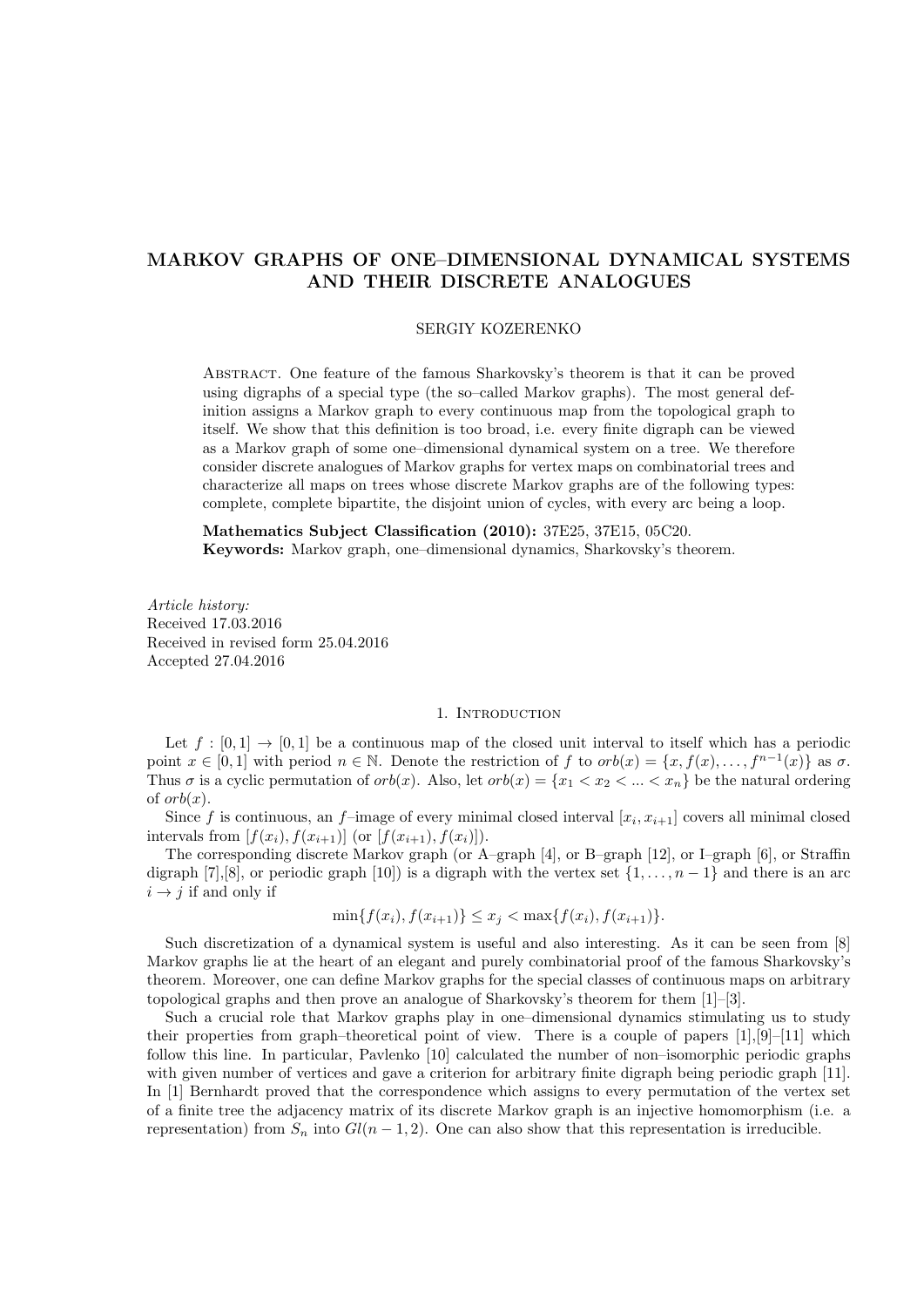The present paper continues this research. We will show that any finite digraph  $\Gamma$  is isomorphic to a Markov graph  $\Gamma(X, f)$ , where X is a topological tree and then present some bounds on indegrees and outdegrees of vertices in Markov graphs (these bounds become equalities for discrete Markov graphs). We also prove that in fact the correspondence  $\sigma \to M_{\Gamma(X,\sigma)}$  (here  $M_{\Gamma(X,\sigma)}$  denotes the adjacency matrix of the discrete Markov graph  $\Gamma(X, \sigma)$ ) establishes "almost injective" homomorphism from the semigroup of all vertex maps on X into  $Mat(n-1, 2)$ . Moreover, we describe all maps on trees whose discrete Markov graphs are of the following types: complete, complete bipartite, the disjoint union of cycles, with every arc being a loop.

# 2. Definitions and some results

This paper deals with finite topological graphs. The closed interval  $[x, y]$  is called an *edge*. Its two end–points x and y are called vertices. Thus, a graph X is a finite collection of edges with the property that the intersection of two of them is empty or consists of one vertex. By  $V(X)$  and  $E(X)$  we denote the vertex set and the edge set of X, respectively. Further, for every  $A \subset V(X)$  the symbol X[A] denotes the subgraph of  $X$  induced by  $A$ .

Two graphs are isomorphic if there exists a bijection between their vertex sets which preserves adjacency in both ways. Every such bijection is called an isomorphism. An automorphism is a graph isomorphism to itself.

A graph is called *connected* if for every pair of vertices there exists a path joining them. If  $X$  is a connected graph, then  $d_X(u, v)$  denotes the *distance* (which is the number of edges on a shortest  $u - v$ path) between two vertices u and v. The diameter  $diam X$  of a given connected graph X is the maximal distance between the pairs of its vertices.

The degree  $d_X(u)$  of the vertex  $u \in V(X)$  in a graph X is the number of edges incident to u, i.e.  $d_X(u) = |\{v \in V(X) : uv \in E(X)\}|.$ 

A tree is a connected graph without cycles. If X is a tree, then the vertex  $u \in V(X)$  is called a *leaf* provided  $d_X(u) = 1$ . The set of all leaf vertices of X will be denoted as  $L(X)$ . A star is a tree with a unique non-leaf vertex which is called the center of a star.

Let X be a graph,  $u \in V(X)$  and  $e \in E(X)$ . A graph  $X - \{u\}$  is obtained from X by deletion the vertex u with all interiors of edges incident to u. Similarly, a graph  $X - \{e\}$  is obtained from X by deletion only the interior of the edge e.

A digraph  $\Gamma$  is a pair  $(V, A)$ , where  $A \subset V \times V$ . The sets  $V = V(\Gamma)$  and  $A = A(\Gamma)$  are called the vertex set and the arc set of Γ. If  $(u, u) \in A(\Gamma)$ , then we say that the vertex u has a loop. A digraph Γ is called *empty* if  $A(\Gamma) = \emptyset$ . Similarly, a digraph  $\Gamma$  is called *complete* if  $A(\Gamma) = V \times V$ .

Now let  $a, b \ge 1$  be two integers. A *complete bipartite* digraph  $K_{a,b}$  is a digraph such that the vertex set  $V(K_{a,b})$  can be partitioned into two disjoint subsets  $V(K_{a,b}) = A \cup B$  with  $|A| = a, |B| = b$  and  $A(K_{a,b}) = (A \times B) \cup (B \times A).$ 

For each vertex  $u \in V(\Gamma)$  in a digraph  $\Gamma$  consider the next sets  $N_{\Gamma}^+(u) = \{v \in V(\Gamma) : (u, v) \in A(\Gamma) \}$ and  $N_{\Gamma}^-(u) = \{v \in V(\Gamma) : (v, u) \in A(\Gamma)\}\.$  The cardinalities  $d_{\Gamma}^+(u) := |N_{\Gamma}^+(u)|$  and  $d_{\Gamma}^-(u) := |N_{\Gamma}^-(u)|$  are called the *outdegree* and the *indegree* of the vertex  $u$ , respectively.

Recall also some basic definitions from topological dynamics. A *dynamical system* is a pair  $(X, f)$ , where X is a topological space and  $f: X \to X$  is a continuous map from X to itself. An element  $x \in X$ is called *periodic point* if there exists  $n \geq 1$  such that  $f^{n}(x) = x$ . The smallest *n* satisfying the condition above is called the *period* of x. If  $f(x) = x$  then x is called a *fixed point*.

Now we move to the one–dimensional dynamical systems that is dynamical systems on topological graphs.

**Definition 2.1.** Let X be a graph and  $f : X \to X$  be a continuous map.

We will call  $f$  a

- vertex map if  $f(V(X)) \subset V(X)$ ;
- permutation map if  $f(V(X)) = V(X)$  (i.e. if restriction  $f|_{V(X)}$  is a permutation of  $V(X)$ ).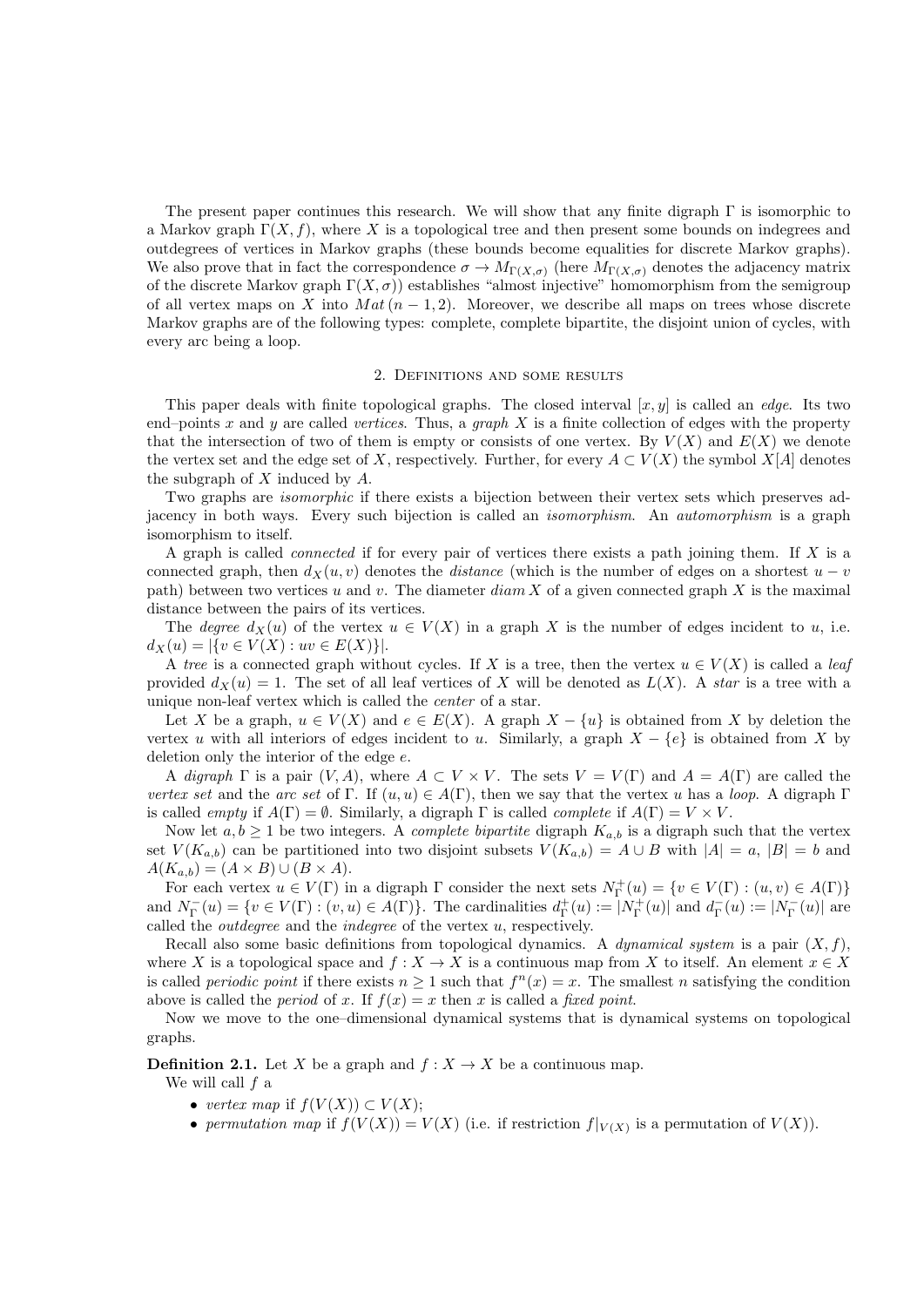Suppose  $X$  is a graph and  $f$  is a vertex map on  $X$ .

**Definition 2.2.** The Markov graph  $\Gamma = \Gamma(X, f)$  is a directed graph with the vertex set  $V(\Gamma) := \{v_e :$  $e \in E(X)$ } and there exists an arc  $v_{e_1} \to v_{e_2}$  if  $e_1$  f-covers  $e_2$ , i.e. if  $e_2 \subset f(e_1)$ .

The following result shows why Markov graphs provide a useful tool in combinatorial dynamics.

**Lemma 2.3.** [5] Let X be a graph and  $f: X \to X$  be a permutation map on X. Also, let  $v_{e_0} \to ... \to$  $v_{e_n} \to v_{e_0}$  be some cycle in  $\Gamma(X, f)$ . Then there exists a periodic point  $x \in X$  such that  $f^{n+1}(x) = x$  and  $f^k(x) \in e_k$  for every  $k \in \overline{0,n}$ . Moreover, if the cycle  $v_{e_1} \to \dots \to v_{e_n} \to v_{e_1}$  is primitive (i.e. it does not contain a proper subcycle), then period of x equals to  $n + 1$ . Conversely, every periodic point  $x \in X$  of period  $n + 1$  corresponds to some primitive cycle of length  $n + 1$  in  $\Gamma(X, f)$ .

Now we show that every finite digraph can be viewed as a Markov graph of some one–dimensional dynamical system.

**Theorem 2.4.** Let  $\Gamma$  be finite digraph. Then there exists a graph X and a vertex map  $f: X \to X$  such that  $\Gamma(X, f)$  is isomorphic to  $\Gamma$ .

*Proof.* Let  $|V(\Gamma)| = n$ . The construction of X depends only on n.

Consider the unit circle on a complex plane. Define

$$
V(X) := \{ \exp(\frac{2\pi i}{n}k) : 0 \le k \le n - 1 \} \cup \{ 0 \}
$$

and

$$
E(X) := \{ [0, \exp(\frac{2\pi i}{n}k)] : 0 \le k \le n - 1 \},\
$$

where  $[z_1, z_2]$  denotes the closed line segment between  $z_1, z_2 \in \mathbb{C}$ . The obtained graph X is just a plane embedding of a star.

At first, put  $f(0) := 0$ . Further, let  $V(\Gamma) = \{u_0, \ldots, u_{n-1}\}$ . For any  $k \in \overline{0, n-1}$  consider the set  $N_{\Gamma}^+(u_k)$ . If  $N_{\Gamma}^+(u_k)$  is empty, then put  $f(z) := 0$  for all  $z \in [0, \exp(\frac{2\pi i}{n}k)].$ 

Now suppose that  $N_{\Gamma}^+(u_k) = \{u_{k_1}, \ldots, u_{k_m}\}.$ 

Fix some point  $z \in [0, \exp(\frac{2\pi i}{n}k)]$ . Then  $z = r \exp(\frac{2\pi i}{n}k)$ , where  $0 \le r \le 1$ . Put

$$
f(z) := \begin{cases} \n\frac{\{2mr\} \exp\left(\frac{2\pi i}{n} k_{\frac{[2mr]+2}}\right), & \text{if } \lfloor 2mr \rfloor \text{ is even,} \\
(1 - \{2mr\}) \exp\left(\frac{2\pi i}{n} k_{\frac{[2mr]+1}}\right), & \text{if } \lfloor 2mr \rfloor \text{ is odd,}\n\end{cases}
$$

where the symbols  $\{x\}$  and  $\vert x\vert$  denote the fractional and integer parts of  $x \in \mathbb{R}$ , respectively.

It is easy to see that  $f$  is a vertex map on  $X$ .

From the construction of  $f$  it follows that

$$
f([0, \exp(\frac{2\pi i}{n}k)]) = \bigcup_{i=1}^{m} [0, \exp(\frac{2\pi i}{n}k_i)]
$$

for all  $k \in \overline{0, n-1}$ . In other words,  $f([0, \exp(\frac{2\pi i}{n}k)])$  covers exactly those edges  $[0, \exp(\frac{2\pi i}{n}l)]$  for which there exists an arc  $u_k \to u_l$  in  $\Gamma$ . Therefore, the map

$$
\phi: V(\Gamma) \to V(\Gamma(X, f)), \ \phi(u_k) := v_{[0, \exp(\frac{2\pi i}{n}k)]}
$$

is an isomorphism between  $\Gamma$  and  $\Gamma(X, f)$ .

Denote as  $k(X)$  the number of connected components in X. Recall that an edge  $e \in E(X)$  is a bridge if  $k(X - \{e\}) > k(X)$ .

**Proposition 2.5.** Let X be a connected graph,  $f : X \to X$  be a vertex map on X and  $\Gamma = \Gamma(X, f)$  be the corresponding Markov graph. Then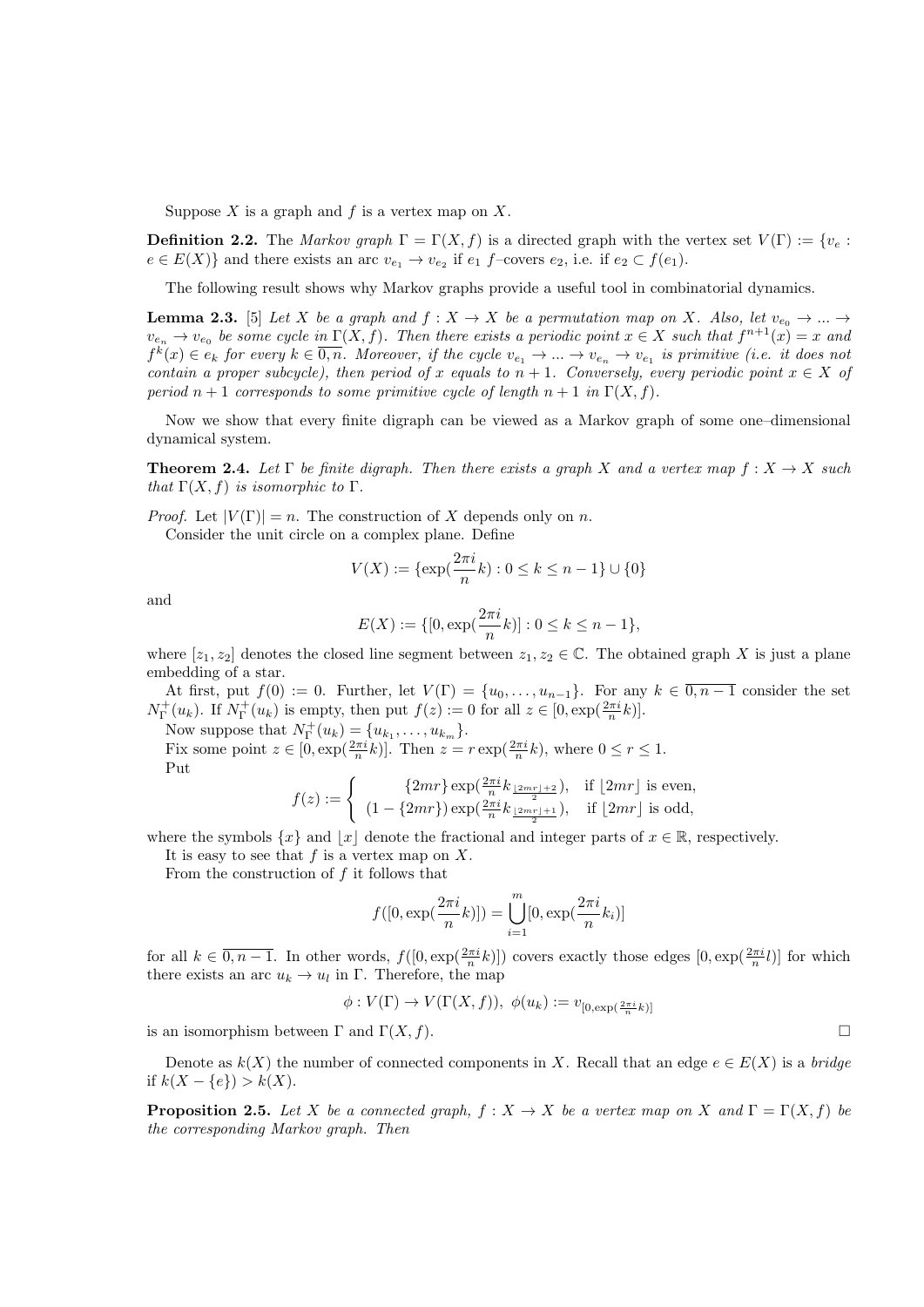(1) for every edge  $e = uv \in E(X)$  we have

$$
d_{\Gamma}^+(v_e) \ge d_X(f(u), f(v));
$$

(2) if the edge  $e \in E(X)$  is a bridge and  $X_1, X_2$  are components of  $X - \{e\}$ , then a)  $d_{\Gamma}^-(v_e) \geq k(f^{-1}(X_1)) + k(f^{-1}(X_2)) - 1;$ b) if also  $v_e$  doesn't have a loop in Γ, then

$$
d_{\Gamma}^{+}(v_e) \le \max\{|E(X_1)|, |E(X_2)|\}.
$$

*Proof.* The inequalities 1 and 2.b) are clearly follow from continuity of f. Now consider the new graph  $X'$ whose vertices are in one–to–one correspondence with connected components of  $f^{-1}(X_1)$  and f  $^{-1}(X_2)$ . Two vertices from  $X'$  are adjacent if the corresponding components share a common edge in X.

It is easy to see that edges in  $X'$  correspond precisely to those edges in X which f–cover e. Therefore,  $d_{\Gamma}^{-}(v_e) = |E(X')|$ . But since X is connected, X' is also connected. Thus,

$$
d_{\Gamma}^-(v_e) = |E(X')| \ge |V(X')| - 1 = k(f^{-1}(X_1)) + k(f^{-1}(X_2)) - 1.
$$

This proves the inequality 2.a).  $\Box$ 

### 3. Only for trees

3.1. **Basics.** Let X be a tree and  $f : X \to X$  be a vertex map on X. Denote the unique shortest path between each pair of vertices  $u, v \in V(X)$  as  $[u, v]_X$ .

Since f is continuous, then for every edge  $e = uv \in E(X)$  we have

$$
[f(u), f(v)]_X \subseteq f(e).
$$

We will call f a minimal map if the equality  $[f(u), f(v)]_X = f(e)$  holds for every  $e = uv \in E(X)$ .

**Definition 3.1.** Let X be a tree and  $\sigma: V(X) \to V(X)$  be some map. The discrete Markov graph Γ(X, σ) is a digraph  $\Gamma(X, f)$ , where f is some minimal map on X with  $f|_{V(X)} = \sigma$ .

Note that this definition is correct since for every two minimal maps  $f_1$  and  $f_2$  on X with  $f_1|_{V(X)} =$  $f_2|_{V(X)}$  we necessarily have  $\Gamma(X, f_1) = \Gamma(X, f_2)$ . Therefore  $\Gamma(X, \sigma)$  is a purely combinatorial object and it can be defined for combinatorial trees and their vertex maps.

**Example 3.2.** Consider a tree X with  $V(X) = \{1, 2, 3, 4, 5\}$ ,  $E(X) = \{12, 23, 25, 34\}$  and a map  $\sigma =$  $\left(\begin{array}{cccc} 1 & 2 & 3 & 4 & 5 \\ 2 & 4 & 5 & 2 & 3 \end{array}\right)$ . The discrete Markov graph  $\Gamma(X, \sigma)$  is following



In Proposition 2.5 we obtained several bounds on indegrees and outdegrees of vertices in arbitrary Markov graphs. For discrete Markov graphs those bounds become equalities. To show this define for each edge  $e = uv \in E(X)$  in a tree X the next "half-space"

$$
A_X(u, v) := \{ x \in V(X) : d_X(x, u) \le d_X(x, v) \}.
$$

It is easy to see that  $X[A_X(u, v)]$  and  $X[A_X(v, u)]$  are two connected components in  $X - \{e\}.$ 

**Proposition 3.3.** Let X be a tree,  $\sigma: V(X) \to V(X)$  and  $\Gamma = \Gamma(X, \sigma)$ . For every edge  $e = uv \in E(X)$ the next equalities hold

- (1)  $d_{\Gamma}^+(v_e) = d_X(\sigma(u), \sigma(v));$
- (2)  $d_{\Gamma}^-(v_e) = k(X[\sigma^{-1}(A_X(u,v))]) + k(X[\sigma^{-1}(A_X(v,u))]) 1.$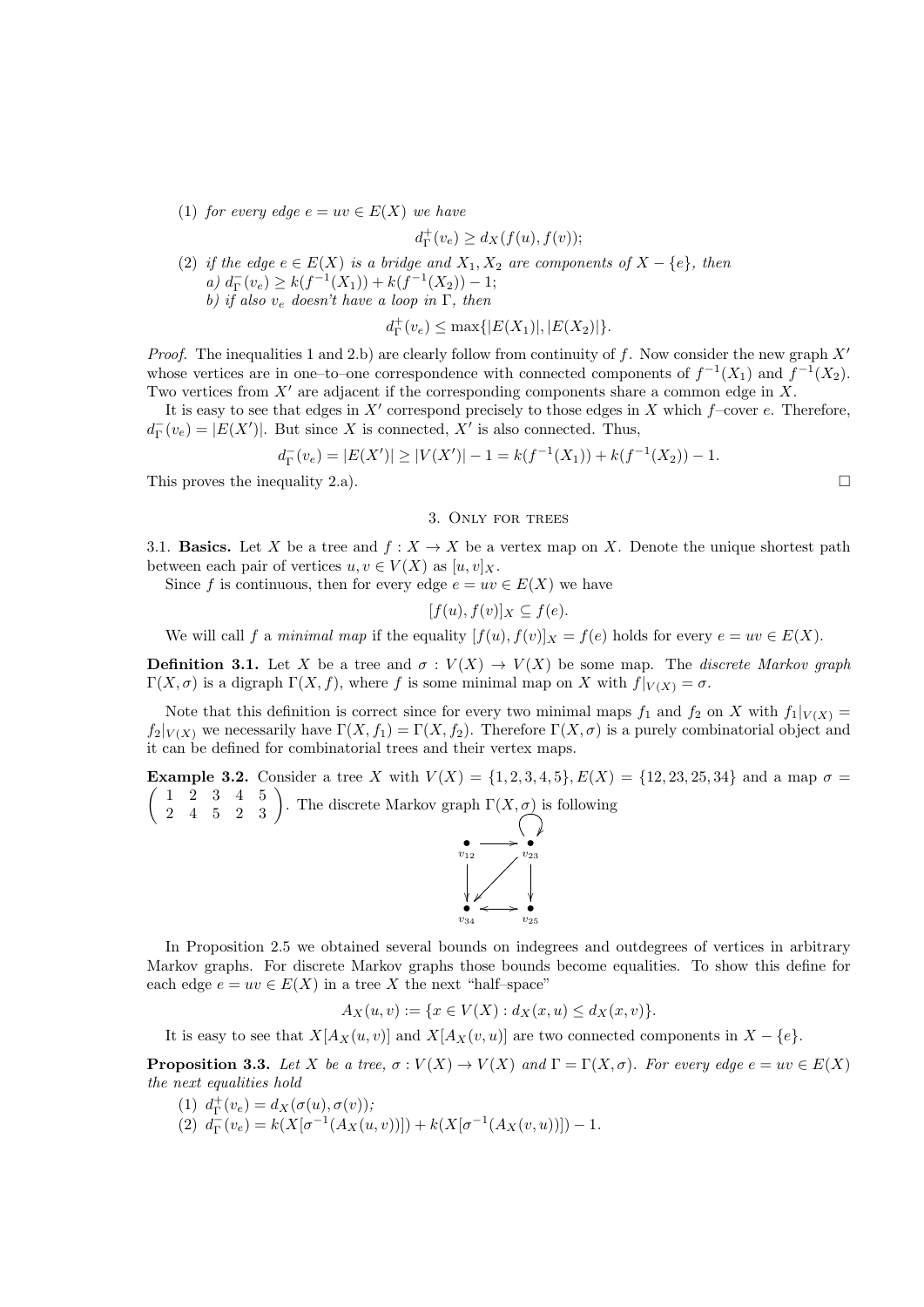Proof. These are follow from the fact that each tree is a connected graph with every edge being a bridge, Proposition 2.5 and definition of discrete Markov graph.

Corollary 3.4. Let X be a tree,  $\sigma: V(X) \to V(X)$  and  $\Gamma = \Gamma(X, \sigma)$ . Then  $|\sigma(V(X))| - 1 \leq |A(\Gamma)| \leq$  $(n-1) \cdot diam \sigma(V(X)).$ 

*Proof.* On one hand,  $|A(\Gamma)| = \sum_{v \in V(\Gamma)} d_{\Gamma}^+(v)$ , so the upper bound clearly follows from the claim 1 of Proposition 3.3.

On the other hand,  $|A(\Gamma)| = \sum_{v \in V(\Gamma)} d_{\Gamma}(v)$ . From claim 2 of Proposition 3.3 we obtain  $d_{\Gamma}(v_e) \ge 1$ for all  $e \in E(X[\sigma(V(X)])$ . Therefore,  $|A(\Gamma)| \geq |\sigma(V(X))| - 1$ .

In what follows  $fix \sigma$  denotes the set of all fixed points of  $\sigma$ .

**Proposition 3.5.** [9] Let X be a tree and  $\sigma$  be a permutation of  $V(X)$  with fix  $\sigma = \emptyset$ . Then  $\Gamma(X, \sigma)$ has a vertex with a loop.

Note that Proposition 3.5 fails if  $fix \sigma \neq \emptyset$ . Just consider a path with three vertices and its unique nontrivial automorphism.

Let  $S_n$  be the symmetric group of all permutations of n–element set. For every permutation  $\sigma \in S_n$ one can construct its permutation matrix  $P_{\sigma}$  which is a square  $(0, 1)$ –matrix of order n. A well–known fact from group theory is that the correspondence  $\sigma \to P_{\sigma}$  gives an injective homomorphism (i.e. a faithful representation) from  $S_n$  into the general linear group  $Gl(n, 2)$ .

It is rather surprising that using discrete Markov graphs one can construct a faithful irreducible representation of  $S_n$  into  $Gl(n-1, 2)$ . By  $M_{\Gamma}$  we denote the adjacency matrix of  $\Gamma$ .

**Theorem 3.6.** [1] Let X be a tree with n vertices. Suppose that some linear ordering of  $E(X)$  is fixed. Then  $M: S_n \to Gl(n-1,2)$ , where  $M(\sigma) := M_{\Gamma(X,\sigma)}$  is a faithful irreducible representation of  $S_n$ .

The correspondence  $\sigma \to M_{\Gamma(X,\sigma)}$  in fact establishes a homomorphism from the semigroup of all maps  $V(X)^{V(X)}$  to the matrix semigroup  $Mat(n-1,2)$ . To present this result, we need the definition of the projection map and the following simple lemma which can be proved by induction.

**Definition 3.7.** Let X be a tree and  $H \subset X$  be its subtree. Since X is connected and acyclic, for every vertex  $u \in V(X)$  there exists a unique vertex  $v \in V(H)$  such that  $d_X(u, v) \leq d_X(u, x)$  for every  $x \in V(H)$ . The map  $pr_H : V(X) \to V(X)$ ,  $pr_H(u) := v$  is called a projection on H.

Note that every constant map is a projection on a singleton subtree. Also, for all edges  $e = uv \in E(X)$ we have  $pr_e^{-1}(u) = A_X(u, v)$ .

Recall that for a given (vertex) coloring of a graph its edge is called properly colored if the corresponding vertices receive different colors. The following lemma (which can be easily proved by induction) tells that for any 2–coloring of a path its two leaf vertices belong to different color classes if and nonly if there is an odd number of properly colored edges.

**Lemma 3.8.** Let  $X = \{u_1 - ... - u_n\}$  be a path with  $n \geq 2$  vertices, S be a set with two elements and  $f: V(X) \to S$ . Then  $f(u_1) \neq f(u_n)$  if and only if the number of indices  $k \in \overline{1, n-1}$  with  $f(u_k) \neq f(u_{k+1})$ is odd.

**Theorem 3.9.** Let X be a tree with n vertices. Suppose that some linear ordering of  $E(X)$  is fixed. Then the function  $M: V(X)^{V(X)} \to Mat\,(n-1,2), M(\sigma) := M_{\Gamma(X,\sigma)}$  is a semigroup homomorphism.

*Proof.* Let  $E(X) = \{e_1, \ldots, e_{n-1}\}\$ be a linear ordering of the edges. Fix two maps  $\sigma_{1,2} \in V(X)^{V(X)}$  and put  $M_{\Gamma(X,\sigma_1)} = (\alpha_{ij}), M_{\Gamma(X,\sigma_2)} = (\beta_{ij}), M_{\Gamma(X,\sigma_1)}M_{\Gamma(X,\sigma_2)} = (a_{ij}), M_{\Gamma(X,\sigma_2 \circ \sigma_1)} = (b_{ij}).$ 

Observe that if  $a_{ij} = 1$ , then  $\sum_{k=1}^{n-1} \alpha_{ik} \beta_{kj} = 1 \mod 2$ . This means that the number  $K_{ij}$  of indices  $k \in \overline{1, n-1}$  with  $v_{e_i} \to v_{e_k}$  in  $\Gamma(X, \sigma_1)$  and  $v_{e_k} \to v_{e_j}$  in  $\Gamma(X, \sigma_2)$  is odd.

On the other hand, for all trees X and maps  $\sigma: V(X) \to V(X)$  there exists an arc  $v_{e_1} \to v_{e_2}$  in  $\Gamma(X,\sigma)$  if and only if  $pr_{e_2}(\sigma(u_1)) \neq pr_{e_2}(\sigma(v_1))$ , where  $e_1 = u_1v_1, e_2 \in E(X)$ . This implies that  $K_{ij}$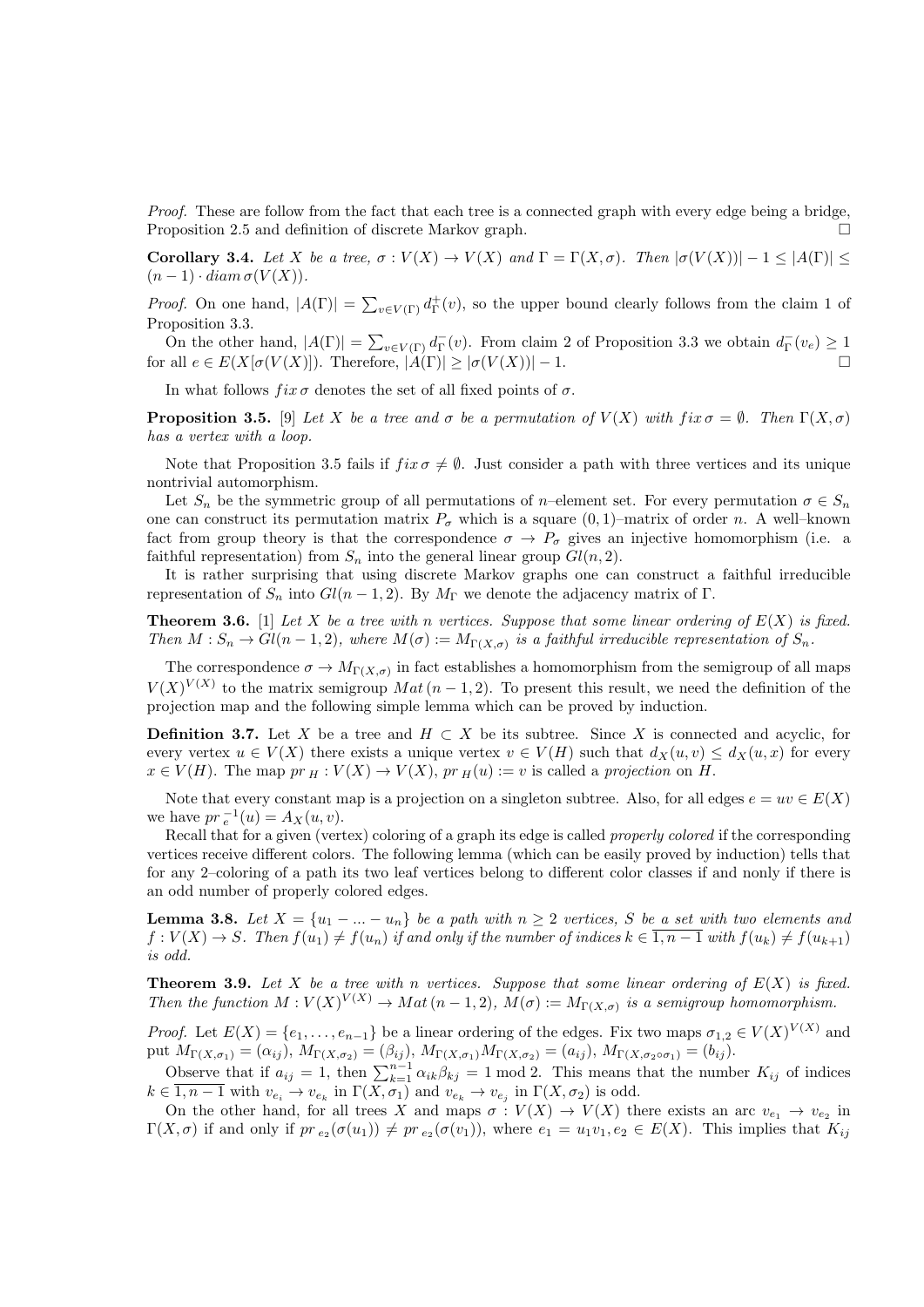equals to the number of edges  $e = uv$  from  $[\sigma_1(u_i), \sigma_1(v_i)]_X$  with  $pr_{e_j}(\sigma_2(u)) \neq pr_{e_j}(\sigma_2(v))$ . Since  $K_{ij}$ is odd, from Lemma 3.8 it follows that  $pr_{e_j}(\sigma_2(\sigma_1(u_i))) \neq pr_{e_j}(\sigma_2(\sigma_1(v_i)))$  and therefore  $v_{e_i} \to v_{e_j}$  in Γ(X,  $\sigma_2 \circ \sigma_1$ ). This implies  $b_{ij} = 1$ .

Moreover, Lemma 3.8 is a criterion, so  $a_{ij} = 0$  also implies  $b_{ij} = 0$  and we can conclude that  $M_{\Gamma(X,\sigma_1)}M_{\Gamma(X,\sigma_2)}=M_{\Gamma(X,\sigma_2\circ\sigma_1)}$ . . В последните последните последните последните последните последните последните последните последните последн<br>В последните последните последните последните последните последните последните последните последните последнит

It is evident that each constant map has the empty discrete Markov graph. Therefore, generally speaking, the correspondence  $\sigma \to M_{\Gamma(X,\sigma)}$  doesn't provide an injective homomorphism from  $V(X)^{V(X)}$ into  $Mat(n-1, 2)$ . Nevertheless, one can show that arbitrary tree map almost always can be reconstructed from its labelled discrete Markov graph, i.e. that the correspondence  $\sigma \to M_{\Gamma(X,\sigma)}$  is "almost injective".

**Proposition 3.10.** Let X be a tree with  $|V(X)| \geq 2$  and  $\sigma : V(X) \to V(X)$ . Then there exists  $\sigma' : V(X) \to V(X), \sigma' \neq \sigma$  such that  $\Gamma(X, \sigma) = \Gamma(X, \sigma')$  if and only if  $|\sigma(V(X))| \leq 2$ .

*Proof.* Let  $|\sigma(V(X))| = 1$ . Then  $\sigma = const$  on  $V(X)$ . Choose a vertex  $v \in V(X) - \sigma(V(X))$  and define a constant map  $\sigma'(x) := v$  for all  $x \in V(X)$ . Obviously  $\Gamma(X, \sigma)$  and  $\Gamma(X, \sigma')$  are empty digraphs.

Now let  $\sigma(V(X)) = \{u_1, u_2\}$ . For all  $x \in V(X)$  set

$$
\sigma^*(x) := \begin{cases} u_1, & \text{if } \sigma(x) = u_2, \\ u_2, & \text{if } \sigma(x) = u_1. \end{cases}
$$

It is easy to see that  $\Gamma(X, \sigma) = \Gamma(X, \sigma^*)$ . Thus, the above condition is sufficient.

Now we show the necessity. Since  $\sigma' \neq \sigma$ , then  $\sigma(u_0) \neq \sigma'(u_0)$  for some vertex  $u_0 \in V(X)$ . Let us use the induction on  $d_X(u_0, v)$  to show that  $\sigma(v) \neq \sigma'(v)$  and  $\sigma(v), \sigma'(v) \in {\sigma'(u), \sigma(u)}$  for all vertices  $v \in V(X)$ . At first, let  $d_X(u_0, v) = 1$ . Since  $\Gamma(X, \sigma) = \Gamma(X, \sigma')$ , we have  $[\sigma(u_0), \sigma(v)]_X =$  $[\sigma'(u_0), \sigma'(v)]_X$ . Suppose now that  $\sigma(v) = \sigma(u_0)$ . Then  $\sigma'(v) = \sigma'(u_0)$ , which means  $\sigma(v) \neq \sigma'(v)$  and  $\sigma(v), \sigma'(v) \in {\sigma'(u), \sigma(u)}$ . Otherwise, let  $\sigma(v) \neq \sigma(u_0)$ . Since  $\sigma(u_0) \neq \sigma'(u_0)$ , it holds  $\sigma(u_0) = \sigma'(v)$ . Therefore  $\sigma(v) = \sigma'(u_0)$ . Again,  $\sigma(v) \neq \sigma'(v)$  and  $\sigma(v), \sigma'(v) \in {\sigma'(u), \sigma(u)}$ .

Now let  $d_X(u_0, v) = n + 1$ . Choose a vertex  $x \in [u_0, v]_X$  adjacent to v. By induction hypothesis  $\sigma(x) \neq \sigma'(x)$  and  $\sigma(x)$ ,  $\sigma'(x) \in {\sigma'(u), \sigma(u)}$ . The induction step now can be proven in full analogy with induction base by considering the edge xv instead of  $u_0v$ .

**Corollary 3.11.** Let X be a tree and  $\sigma_1, \sigma_2 : V(X) \to V(X)$ . Then  $\Gamma(X, \sigma_1) = \Gamma(X, \sigma_2)$  if and only if  $\sigma_1 = \sigma_2$ , or  $\sigma_1, \sigma_2$  are two constant maps, or  $|\sigma_1(V(X))| = 2$  and  $\sigma_1^* = \sigma_2$ .

Corollary 3.12. The number of labelled discrete Markov graphs for any n-vertex tree equals to  $n^n$  –  $(2^{n-2}n - \frac{n}{2} + 1)(n-1).$ 

*Proof.* First, we have n constant maps with empty discrete Markov graphs. The number of maps  $\sigma$  with  $|\sigma(V(X)| = 2$  equals to  $(2^n - 2) \frac{n(n-1)}{2}$ . Such maps generate exactly  $(2^n - 2) \frac{n(n-1)}{4}$  different labelled discrete Markov graphs. Other maps are in one–to–one correspondence with their labelled discrete Markov graphs.

Therefore, we have  $1 + (2^n - 2)\frac{n(n-1)}{4} + (n^n - n - (2^n - 2)\frac{n(n-1)}{2}) = n^n - (2^{n-2}n - \frac{n}{2} + 1)(n-1)$ different labelled Markov graphs of maps for every *n*–vertex tree.

Obviously, the number of non-isomorphic discrete Markov graphs on a given  $n$ -vertex tree is much harder to compute (it will be different for non–isomorphic trees). Some related results can be found in [10], where the author found an explicit formula for the number of non–isomorphic  $\Gamma(X, \sigma)$  for *n*–vertex paths X and cyclic permutations  $\sigma$ .

3.2. Structural results. In this subsection we present characterizations of maps on trees for several given (up to isomorphism) discrete Markov graphs.

**Proposition 3.13.** Let X be a tree with  $n \geq 2$  vertices and  $\sigma : V(X) \to V(X)$ . Then  $\Gamma = \Gamma(X, \sigma)$  is complete if and only if  $X = \{u_1 - \ldots - u_n\}$  is a path and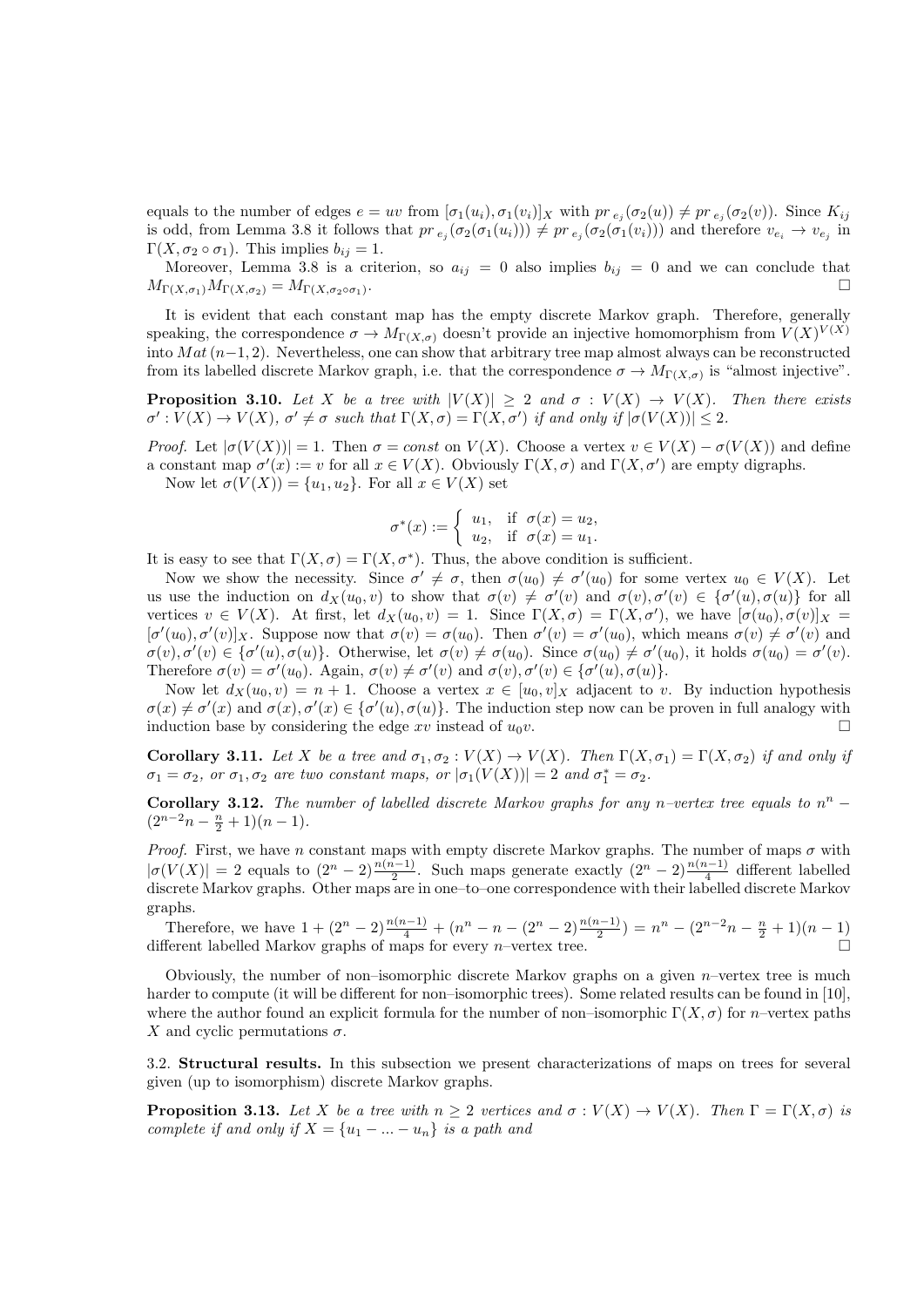$\sigma(u_k) = \begin{cases} u_1, & if \ k \ is \ odd, \ u_n, & if \ k \ is \ even \end{cases} \quad or \ \sigma(u_k) = \begin{cases} u_1, & if \ k \ is \ even, \ u_n, & if \ k \ is \ odd \end{cases} \quad for \ k \in \overline{1,n}.$ 

Proof. Sufficiency of this condition is obvious, so we prove only its necessity.

Let  $\Gamma$  be a complete digraph. Then for all  $v_{e_1}, v_{e_2} \in V(\Gamma)$  the discrete Markov graph  $\Gamma$  contains the arc  $v_{e_1} \to v_{e_2}$ . It means that  $u_2, v_2 \in [\sigma(u_1), \sigma(v_1)]_X$ , where  $e_i = u_i v_i$  for  $i = 1, 2$ . Thus, all vertices from  $X$  lie on a common path. This is possible only in the case when  $X$  is a path itself.

Thus let  $X = \{u_1 - \ldots - u_n\}$ . We have  $\sigma(u_k) \in L(X) = \{u_1, u_n\}$  for all  $k \in \overline{1,n}$ . But since for every edge  $e = u_k u_{k+1} \in E(X)$  it holds  $\sigma(u_k) \neq \sigma(u_{k+1})$ , the values  $\sigma(u_k)$  are alternating.

Another class of discrete Markov graphs that realizable only by maps of paths consists of complete bipartite digraphs.

**Proposition 3.14.** Let X be a tree with  $n \geq 3$  vertices and  $\sigma : V(X) \to V(X)$ . Then  $\Gamma = \Gamma(X, \sigma)$  is complete bipartite if and only if  $X = \{u_1 - u_2 - ... - u_n\}$  is a path and there exists  $i \in \overline{2, n-1}$  such that

$$
\sigma(u_k) = \begin{cases} u_i, & \text{if } k - i \text{ is even,} \\ u_1, & \text{if } k - i \ge 0 \text{ is odd,} \\ u_n, & \text{if } i - k \ge 0 \text{ is odd} \end{cases} \quad \text{for } k \in \overline{1, n}.
$$

*Proof.* Let us first prove the sufficiency of this condition. Put  $A := \{v_e : e = u_k u_{k+1}, k \in \overline{1,i-1}\}\$ and  $B := \{v_e : e = u_k u_{k+1}, k \in \overline{i, n-1}\}.$  Clearly  $V(\Gamma) = A \cup B$  is a partition. Moreover, from the construction of  $\sigma$  it follows that  $A(\Gamma) = (A \times B) \cup (B \times A)$ . Thus  $\Gamma$  is a complete bipartite digraph.

Conversely, suppose that  $V(\Gamma) = A \cup B$  is a partition and  $A(\Gamma) = (A \times B) \cup (B \times A)$ . Note that from the definition of discrete Markov graph it follows that the edges corresponding to the vertices of A form a path  $A'$  in  $X$ . The same holds for  $B$ .

We now prove that X is a path itself. Assume the contrary. Thus, let there exists  $u \in V(X)$  with  $d_X(u) \geq 3$ . Fix three vertices  $u_1, u_2, u_3 \in V(X)$  with  $e_k = uu_k \in E(X)$ ,  $k = \overline{1,3}$ . Without loss of generality, we can assume that  $v_{e_1}, v_{e_2} \in A$  and  $v_{e_3} \in B$ . Therefore, since  $A = N_{\Gamma}^+(v_{e_3})$  then again, without loss of generality, assume that  $\sigma(u) \in A_X(u_1, u)$  and  $\sigma(u_3) \in A_X(u_2, u)$ . But since  $B = N_{\Gamma}^+(v_{e_1}),$ then  $\sigma(u_1) \in A_X(u_3, u) \subset A_X(u, u_1)$ . This means that  $v_{e_1}$  has a loop in Γ which is a contradiction. Thus  $X = \{u_1 - ... - u_n\}$  is a path.

Since  $E(X) = A' \cup B'$  and A' and B' are two edge disjoint paths, A' and B' share a common vertex  $u_i$ in X. Also,  $A' \neq \emptyset$  and  $B' \neq \emptyset$  implies  $i \in \overline{2, n-1}$ . We have  $A' = \{u_1 - ... - u_i\}$  and  $B' = \{u_i - ... - u_n\}$ .

Further, since  $v_{u_k u_{k+1}} \in N^+_{\Gamma}(v_{u_l u_{l+1}})$  for all  $k \in \overline{i,n}$  and  $l \in \overline{1,i}$ , then  $\sigma(u_l) \in \{u_i, u_n\}$  for all  $l \in \overline{1,i}$ . Similarly,  $\sigma(u_k) \in \{u_1, u_i\}$  for all  $k \in \overline{i, n}$ . In particular,  $\sigma(u_i) = u_i$ . Finally, it is easy to see that the values  $\sigma(u_l)$ ,  $l = \overline{1,i}$  are alternating. The same holds for the values  $\sigma(u_k)$ ,  $k = i, n$ .

Now we show that automorphisms of trees X are precisely those maps  $\sigma$  for which  $\Gamma(X,\sigma)$  splits into disjoint union of cycles (in full analogy with their functional graphs).

**Proposition 3.15.** Let X be a tree and  $\sigma : V(X) \to V(X)$ . Then  $\Gamma = \Gamma(X, \sigma)$  is a disjoint union of cycles if and only if  $\sigma$  is automorphism of X.

*Proof.* Again, the sufficiency of the condition is obvious. Now let  $\Gamma$  be the union of cycles. Since  $d_{\Gamma}^+(v_e) = 1$  for all  $e \in E(X)$ , it follows that  $\sigma$  is a homomorphism. Suppose there exist two vertices  $u, v \in V(X)$ ,  $u \neq v$  such that  $\sigma(u) = \sigma(v)$ . Without loss of generality, we can assume that for all  $x, y \in [u, v)_X$  it holds  $\sigma(x) \neq \sigma(y)$ .

If  $d_X(u, v) = 1$ , then  $d^{\dagger}_\Gamma(v_e) = 0$ , where  $e = uv \in E(X)$  which is a contradiction. Similarly, if  $d_X(u, v) = 2$ , then  $(u, v)_X = \{x\}$  for some  $x \in V(X)$ . Now  $N_{\Gamma}^+(v_{e_1}) = N_{\Gamma}^+(v_{e_2})$ , where  $e_1 = ux$  and  $e_2 = xv$ . This means that there exists an edge  $e \in E(X)$  with  $d_{\Gamma}^-(v_e) \geq 2$ . Thus a contradiction again.

Suppose now that  $d_X(u, v) \geq 3$ . Consider the shortest path

$$
[u, v]_X = \{u = u_1 - u_2 - \dots - u_m = v\},\
$$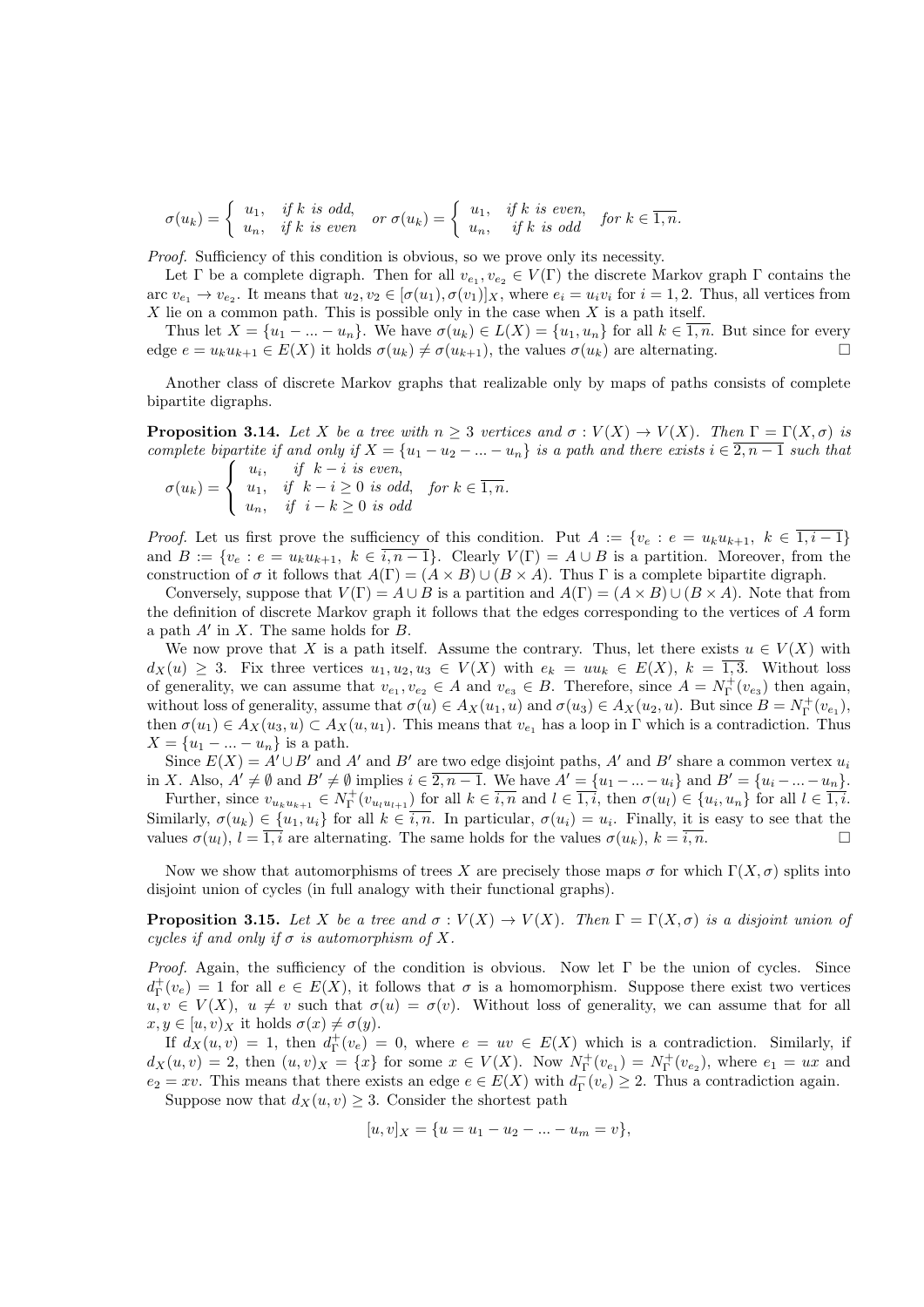where  $m \geq 4$ . Then  $\sigma(u) - \sigma(u_2) - \ldots - \sigma(v) = \sigma(u)$  is a cycle in X which is a contradiction again. This means that  $\sigma$  is a bijective homomorphism from X to itself, i.e. an automorphism of X.

**Corollary 3.16.** Let X be a tree with  $n \geq 3$  vertices and  $\sigma : V(X) \to V(X)$ . Then  $\Gamma = \Gamma(X, \sigma)$  is a cycle if and only if X is a star, the restriction  $\sigma|_{L(X)}$  is a cyclic permutation and  $\sigma(u_0) = u_0$ , where  $u_0$ is a center of X.

Proof. Let  $\Gamma$  be a cycle. It follows from Proposition 3.15 that  $\sigma$  is an automorphism of X.

Consider two arbitrary edges  $e_i = u_i v_i \in E(X)$ ,  $i = 1, 2$ . Define  $h := d_{\Gamma}(v_{e_1}, v_{e_2})$  and  $\pi := \sigma^{h-1}$ . Obviously,  $\pi$  is an automorphism of X. Moreover, it is easy to see that  $\pi({u_1, v_2}) = {u_2, v_2}$ .

This means that  $X$  is edge–transitive. But since  $X$  is a tree, each edge must be incident to a leaf. Thus,  $X$  is a star.

Further, the equality  $\sigma(u_0) = u_0$  trivially holds since  $\sigma$  is an automorphism of X. At last, since Γ is a cycle,  $\sigma$  is cyclically permutes the set of all leaf vertices in X. This proves the necessity of this condition. The sufficiency again is obvious.  $\Box$ 

**Lemma 3.17.** Let X be a tree,  $\sigma: V(X) \to V(X)$  and  $\Gamma = \Gamma(X, \sigma)$ . Then for every pair of vertices  $u, v \in V(X)$  and an edge  $e = xy \in E(X)$ , where  $x, y \in [\sigma(u), \sigma(v)]_X$  there exists an edge  $wz \in E(X)$ , where  $w, z \in [u, v]_X$  such that  $v_{wz} \to v_{xy}$  in  $\Gamma$ .

*Proof.* Apply Lemma 3.8 to the path  $[u, v]_X$ , the set  $S = \{x, y\}$  and the function  $f : [u, v]_X \to S$ ,  $f = pr_{xy} \circ \sigma$ . Since,  $f(u) \neq f(v)$ , there exists an edge  $wz \in E(X)$ , where  $w, z \in [u, v]_X$  such that  $f(w) \neq f(z)$  which means that  $v_{wz} \to v_{xy}$  in Γ.

For every tree X, its subtree  $H \subset X$  and a vertex  $u \in V(X)$  define the distance from u to H as  $d_X(u, H) := d_X(u, pr_H(u)).$ 

**Theorem 3.18.** Let X be a tree,  $\sigma: V(X) \to V(X)$ ,  $\Gamma = \Gamma(X, \sigma)$  and  $A(\Gamma) \neq \emptyset$ . Then every arc in  $\Gamma$  is a loop if and only if  $\sigma$  is a projection on some subtree in X, or there exists an edge  $e \in E(X)$  such that  $\sigma = pr_e^*$ .

*Proof.* Let us prove the necessity of this condition. At first, let  $|A(\Gamma)| = 1$ . Then there exists a unique edge  $e = uv \in E(X)$  such that  $(v_e, v_e) \in A(\Gamma)$  is a loop. This implies  $\sigma(V(X)) = \{u, v\}$ . Therefore, for all  $x \in A_X(u, v), y \in A_X(v, u)$  we have  $\sigma(x) = \sigma(u)$  and  $\sigma(y) = \sigma(v)$ .

Further, since  $v_e$  has a loop, then  $\sigma(u) \neq \sigma(v)$ . If  $\sigma(u) = u$ , then  $\sigma(v) = v$  and so  $\sigma$  is a projection on the edge e. Otherwise  $\sigma(u) = v$  and  $\sigma(v) = u$ . Then  $\sigma(x) = \begin{cases} u, & \text{if } x \in A_X(v, u), \\ u, & \text{if } x \in A_Y(v, u), \end{cases}$  $v,$  if  $x \in A_X(u, v)$  for all  $x \in V(X)$ . In other words,  $\sigma = pr_e^*$ .

Now let  $|A(\Gamma)| \geq 2$ . Consider the subgraph of X induced by the image of  $\sigma: H = X[\sigma(V(X))].$ **Claim 1.**  $H$  is a subtree.

From Lemma 3.17 it follows that for every pair of vertices  $u, v \in V(X)$  and an edge  $e = xy \in E(X)$ , where  $x, y \in [\sigma(u), \sigma(v)]_X$  there exists an edge  $wz \in E(X)$ , where  $w, z \in [u, v]_X$  such that  $v_{wz} \to v_{xy}$  in  $\Gamma$ . Since each arc in Γ is a loop, we obtain that  $\{x, y\} = \{w, z\} = \{\sigma(w), \sigma(z)\}\.$  This implies  $x \in \sigma(V(X)).$ Therefore, for each pair of vertices  $u, v \in V(X)$  it holds  $[\sigma(u), \sigma(v)]_X \subset \sigma(V(X))$ . In other words, H is a connected subgraph of X.

Since  $|A(\Gamma)| \geq 2$ , then  $|V(H)| \geq 3$ . Hence, there exists a vertex  $u_0 \in V(H)$  adjacent to at least two vertices in  $V(H)$ . But every arc in  $\Gamma$  is a loop. From this one can conclude that  $\sigma(u_0) = u_0$ .

Claim 2.  $\sigma|_{V(H)} = \mathrm{id}|_{V(H)}$ .

Let us use the induction on  $d_X(u_0, x)$  to show that  $\sigma(x) = x$  for any vertex  $x \in V(H)$ . Suppose  $d_X(u_0, x) = 1$ . Since  $v_{u_0x}$  has a loop in Γ, we have  $\sigma(x) \in A_X(x, u_0)$ . But every arc in Γ is a loop. Thus  $\sigma(x) = x$ . Suppose now that  $d_X(u_0, x) = n + 1$ . Choose a vertex  $y \in [u_0, x]_X$  adjacent to x. By Claim 1 we have  $y \in V(H)$  and  $d_X(u_0, y) = n$ , so by induction hypothesis  $\sigma(y) = y$ . Similarly, considering the edge xy we can conclude that  $\sigma(x) = x$ .